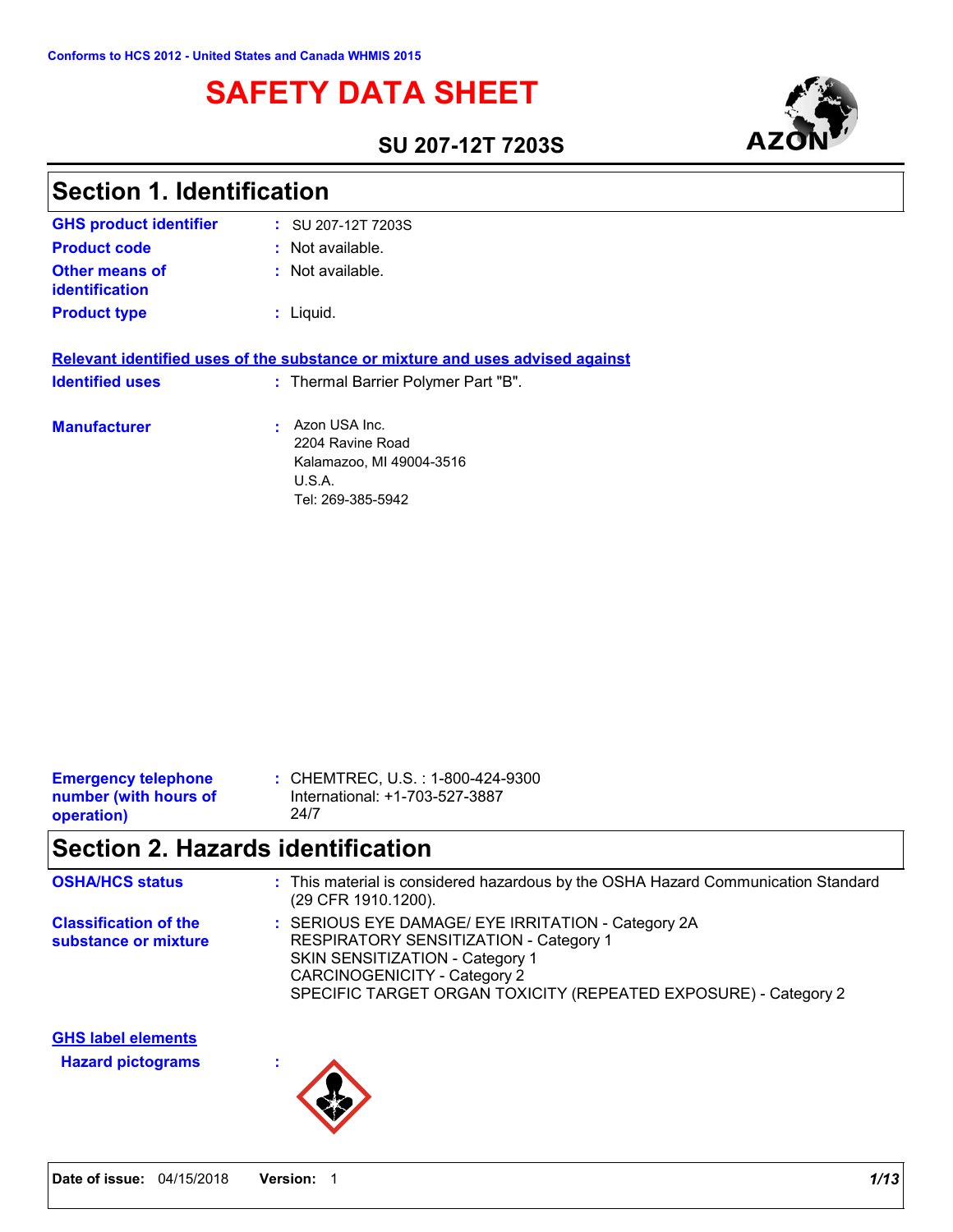# **Section 2. Hazards identification**

| <b>Signal word</b>                         | : Danger                                                                                                                                                                                                                                                                                                                                                                                                                                                                                                                                                                                                                                                                                                                                                                         |
|--------------------------------------------|----------------------------------------------------------------------------------------------------------------------------------------------------------------------------------------------------------------------------------------------------------------------------------------------------------------------------------------------------------------------------------------------------------------------------------------------------------------------------------------------------------------------------------------------------------------------------------------------------------------------------------------------------------------------------------------------------------------------------------------------------------------------------------|
| <b>Hazard statements</b>                   | : H319 - Causes serious eye irritation.<br>H334 - May cause allergy or asthma symptoms or breathing difficulties if inhaled.<br>H317 - May cause an allergic skin reaction.<br>H351 - Suspected of causing cancer.<br>H373 - May cause damage to organs through prolonged or repeated exposure.                                                                                                                                                                                                                                                                                                                                                                                                                                                                                  |
| <b>Precautionary statements</b>            |                                                                                                                                                                                                                                                                                                                                                                                                                                                                                                                                                                                                                                                                                                                                                                                  |
| <b>Prevention</b>                          | : P201 - Obtain special instructions before use.<br>P202 - Do not handle until all safety precautions have been read and understood.<br>P280 - Wear protective gloves. Wear eye or face protection. Wear protective clothing.<br>P284 - Wear respiratory protection.<br>P260 - Do not breathe vapor.<br>P264 - Wash hands thoroughly after handling.<br>P272 (OSHA) - Contaminated work clothing must not be allowed out of the workplace.                                                                                                                                                                                                                                                                                                                                       |
| <b>Response</b>                            | : P314 - Get medical attention if you feel unwell.<br>P308 + P313 - IF exposed or concerned: Get medical attention.<br>P304 + P341 (OSHA) - IF INHALED: If breathing is difficult, remove person to fresh air<br>and keep comfortable for breathing.<br>P342 + P311 - If experiencing respiratory symptoms: Call a POISON CENTER or<br>physician.<br>P302 + P352 + P363 - IF ON SKIN: Wash with plenty of soap and water. Wash<br>contaminated clothing before reuse.<br>P333 + P313 - If skin irritation or rash occurs: Get medical attention.<br>P305 + P351 + P338 - IF IN EYES: Rinse cautiously with water for several minutes.<br>Remove contact lenses, if present and easy to do. Continue rinsing.<br>P337 + P313 - If eye irritation persists: Get medical attention. |
| <b>Storage</b>                             | : P405 - Store locked up.                                                                                                                                                                                                                                                                                                                                                                                                                                                                                                                                                                                                                                                                                                                                                        |
| <b>Disposal</b>                            | : P501 - Dispose of contents and container in accordance with all local, regional, national<br>and international regulations.                                                                                                                                                                                                                                                                                                                                                                                                                                                                                                                                                                                                                                                    |
| <b>Hazards not otherwise</b><br>classified | : None known.                                                                                                                                                                                                                                                                                                                                                                                                                                                                                                                                                                                                                                                                                                                                                                    |

# **Section 3. Composition/information on ingredients**

| <b>Substance/mixture</b>                | : Mixture          |
|-----------------------------------------|--------------------|
| <b>Other means of</b><br>identification | $:$ Not available. |

| <b>Ingredient name</b>                           | $\frac{9}{6}$  | <b>CAS number</b> |
|--------------------------------------------------|----------------|-------------------|
| 2,2' -Oxybisethanol                              | ≥10 - ≤20      | 111-46-6          |
| Ethanediol                                       | $≥3 - ≤5$      | $107 - 21 - 1$    |
| Isocyanic Acid, Polymethylenepolyphenylene Ester | 21 - ≤2.5      | 9016-87-9         |
| 4.4'-Methylenediphenyl Diisocyanate              | $\geq 0.3 - 1$ | $101 - 68 - 8$    |

Any concentration shown as a range is to protect confidentiality or is due to batch variation.

**There are no additional ingredients present which, within the current knowledge of the supplier and in the concentrations applicable, are classified as hazardous to health or the environment and hence require reporting in this section.**

**Occupational exposure limits, if available, are listed in Section 8.**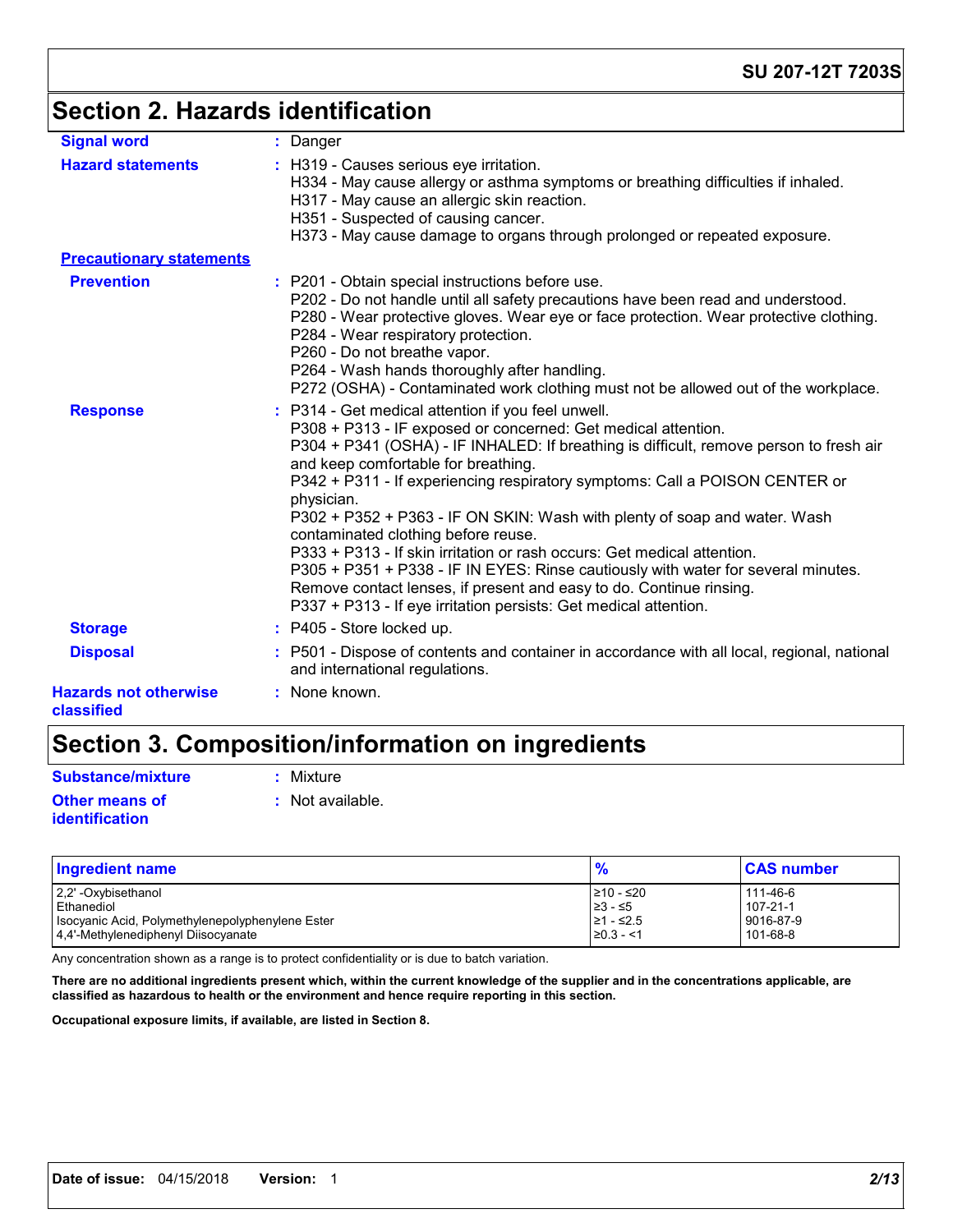# **Section 4. First aid measures**

|  | <b>Description of necessary first aid measures</b> |
|--|----------------------------------------------------|
|--|----------------------------------------------------|

| <b>Eye contact</b>  | : Immediately flush eyes with plenty of water, occasionally lifting the upper and lower<br>eyelids. Check for and remove any contact lenses. Continue to rinse for at least 20<br>minutes. Get medical attention.                                                                                                                                                                                                                                                                                                                                                                                                                                                                                                                                                                                           |
|---------------------|-------------------------------------------------------------------------------------------------------------------------------------------------------------------------------------------------------------------------------------------------------------------------------------------------------------------------------------------------------------------------------------------------------------------------------------------------------------------------------------------------------------------------------------------------------------------------------------------------------------------------------------------------------------------------------------------------------------------------------------------------------------------------------------------------------------|
| <b>Inhalation</b>   | : Remove victim to fresh air and keep at rest in a position comfortable for breathing. If it<br>is suspected that fumes are still present, the rescuer should wear an appropriate mask<br>or self-contained breathing apparatus. If not breathing, if breathing is irregular or if<br>respiratory arrest occurs, provide artificial respiration or oxygen by trained personnel. It<br>may be dangerous to the person providing aid to give mouth-to-mouth resuscitation.<br>Get medical attention. If necessary, call a poison center or physician. If unconscious,<br>place in recovery position and get medical attention immediately. Maintain an open<br>airway. Loosen tight clothing such as a collar, tie, belt or waistband. In the event of any<br>complaints or symptoms, avoid further exposure. |
| <b>Skin contact</b> | : Wash with plenty of soap and water. Wash contaminated clothing thoroughly with water<br>before removing it, or wear gloves. Continue to rinse for at least 20 minutes. Get<br>medical attention. In the event of any complaints or symptoms, avoid further exposure.<br>Wash clothing before reuse. Clean shoes thoroughly before reuse.                                                                                                                                                                                                                                                                                                                                                                                                                                                                  |
| <b>Ingestion</b>    | : Wash out mouth with water. Remove dentures if any. Remove victim to fresh air and<br>keep at rest in a position comfortable for breathing. If material has been swallowed and<br>the exposed person is conscious, give small quantities of water to drink. Stop if the<br>exposed person feels sick as vomiting may be dangerous. Do not induce vomiting<br>unless directed to do so by medical personnel. If vomiting occurs, the head should be<br>kept low so that vomit does not enter the lungs. Get medical attention. Never give<br>anything by mouth to an unconscious person. If unconscious, place in recovery position<br>and get medical attention immediately. Maintain an open airway. Loosen tight clothing<br>such as a collar, tie, belt or waistband.                                   |

### **Most important symptoms/effects, acute and delayed**

| <b>Potential acute health effects</b> |                                                                                                                                |
|---------------------------------------|--------------------------------------------------------------------------------------------------------------------------------|
| <b>Eye contact</b>                    | : Causes serious eye irritation.                                                                                               |
| <b>Inhalation</b>                     | May cause allergy or asthma symptoms or breathing difficulties if inhaled.                                                     |
| <b>Skin contact</b>                   | May cause an allergic skin reaction.                                                                                           |
| <b>Ingestion</b>                      | : No known significant effects or critical hazards.                                                                            |
| <b>Over-exposure signs/symptoms</b>   |                                                                                                                                |
| <b>Eye contact</b>                    | : Adverse symptoms may include the following:<br>pain or irritation<br>watering<br>redness                                     |
| <b>Inhalation</b>                     | : Adverse symptoms may include the following:<br>wheezing and breathing difficulties<br>asthma                                 |
| <b>Skin contact</b>                   | : Adverse symptoms may include the following:<br>irritation<br>redness                                                         |
| <b>Ingestion</b>                      | : No known significant effects or critical hazards.                                                                            |
|                                       | <u>Indication of immediate medical attention and special treatment needed, if necessary</u>                                    |
| <b>Notes to physician</b>             | : Treat symptomatically. Contact poison treatment specialist immediately if large<br>quantities have been ingested or inhaled. |
| <b>Specific treatments</b>            | No specific treatment.                                                                                                         |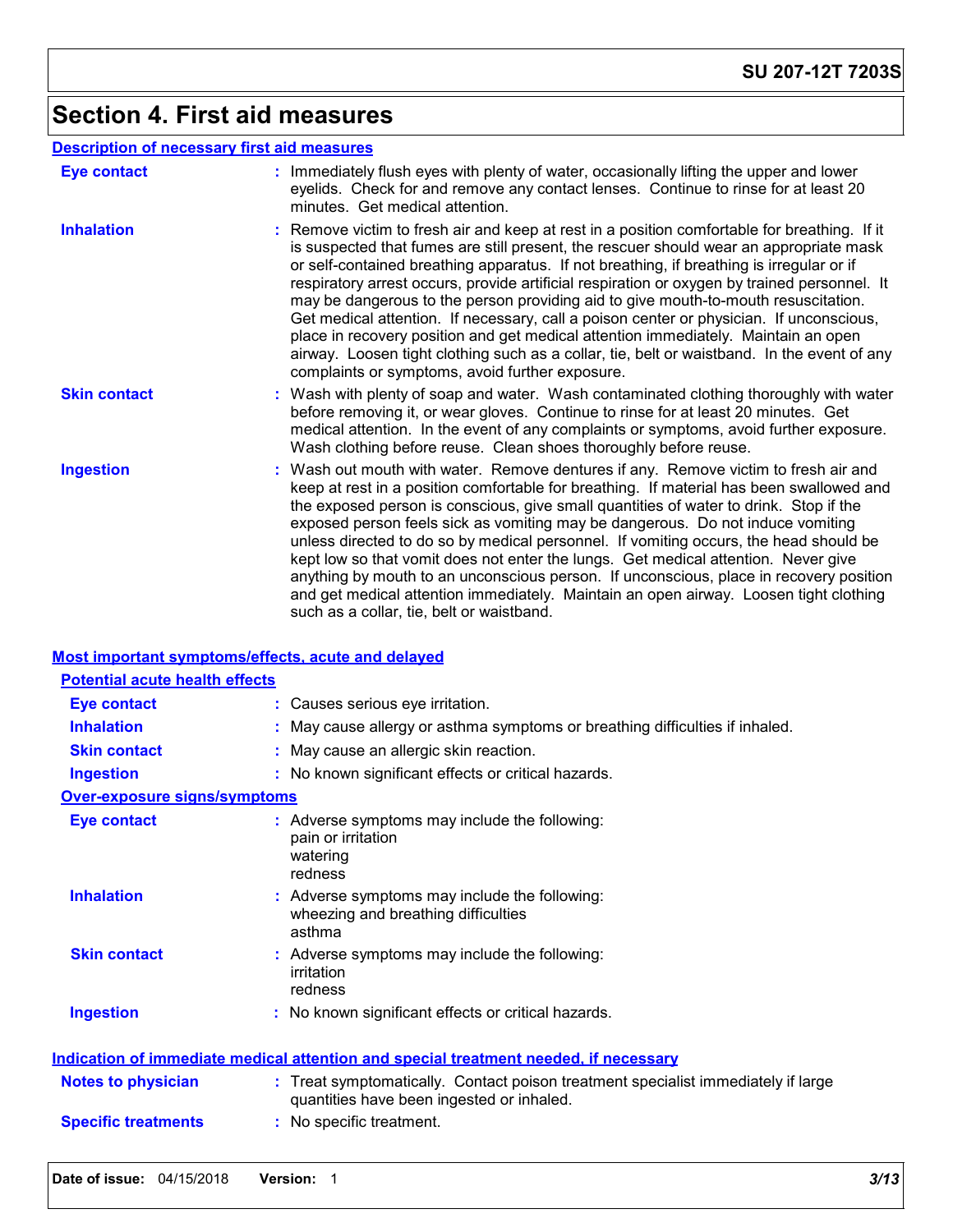## **Section 4. First aid measures**

**Protection of first-aiders** : No action shall be taken involving any personal risk or without suitable training. If it is suspected that fumes are still present, the rescuer should wear an appropriate mask or self-contained breathing apparatus. It may be dangerous to the person providing aid to give mouth-to-mouth resuscitation. Wash contaminated clothing thoroughly with water before removing it, or wear gloves.

**See toxicological information (Section 11)**

### **Section 5. Fire-fighting measures**

| <b>Extinguishing media</b>                               |                                                                                                                                                                                                     |
|----------------------------------------------------------|-----------------------------------------------------------------------------------------------------------------------------------------------------------------------------------------------------|
| <b>Suitable extinguishing</b><br>media                   | : Use an extinguishing agent suitable for the surrounding fire.                                                                                                                                     |
| <b>Unsuitable extinguishing</b><br>media                 | : None known.                                                                                                                                                                                       |
| <b>Specific hazards arising</b><br>from the chemical     | : In a fire or if heated, a pressure increase will occur and the container may burst.                                                                                                               |
| <b>Hazardous thermal</b><br>decomposition products       | Decomposition products may include the following materials:<br>carbon dioxide<br>carbon monoxide                                                                                                    |
| <b>Special protective actions</b><br>for fire-fighters   | : Promptly isolate the scene by removing all persons from the vicinity of the incident if<br>there is a fire. No action shall be taken involving any personal risk or without suitable<br>training. |
| <b>Special protective</b><br>equipment for fire-fighters | : Fire-fighters should wear appropriate protective equipment and self-contained breathing<br>apparatus (SCBA) with a full face-piece operated in positive pressure mode.                            |

### **Section 6. Accidental release measures**

|                                                              | <b>Personal precautions, protective equipment and emergency procedures</b>                                                                                                                                                                                                                                                                                                                                       |
|--------------------------------------------------------------|------------------------------------------------------------------------------------------------------------------------------------------------------------------------------------------------------------------------------------------------------------------------------------------------------------------------------------------------------------------------------------------------------------------|
| For non-emergency<br>personnel                               | : No action shall be taken involving any personal risk or without suitable training.<br>Evacuate surrounding areas. Keep unnecessary and unprotected personnel from<br>entering. Do not touch or walk through spilled material. Avoid breathing vapor or mist.<br>Provide adequate ventilation. Wear appropriate respirator when ventilation is<br>inadequate. Put on appropriate personal protective equipment. |
| For emergency responders                                     | : If specialized clothing is required to deal with the spillage, take note of any information in<br>Section 8 on suitable and unsuitable materials. See also the information in "For non-<br>emergency personnel".                                                                                                                                                                                               |
| <b>Environmental precautions</b>                             | : Avoid dispersal of spilled material and runoff and contact with soil, waterways, drains<br>and sewers. Inform the relevant authorities if the product has caused environmental<br>pollution (sewers, waterways, soil or air).                                                                                                                                                                                  |
| <b>Methods and materials for containment and cleaning up</b> |                                                                                                                                                                                                                                                                                                                                                                                                                  |

| <b>Spill</b> | : Stop leak if without risk. Move containers from spill area. Approach release from<br>upwind. Prevent entry into sewers, water courses, basements or confined areas. Wash<br>spillages into an effluent treatment plant or proceed as follows. Contain and collect<br>spillage with non-combustible, absorbent material e.g. sand, earth, vermiculite or<br>diatomaceous earth and place in container for disposal according to local regulations<br>(see Section 13). Dispose of via a licensed waste disposal contractor. Contaminated<br>absorbent material may pose the same hazard as the spilled product. Note: see |
|--------------|----------------------------------------------------------------------------------------------------------------------------------------------------------------------------------------------------------------------------------------------------------------------------------------------------------------------------------------------------------------------------------------------------------------------------------------------------------------------------------------------------------------------------------------------------------------------------------------------------------------------------|
|              | Section 1 for emergency contact information and Section 13 for waste disposal.                                                                                                                                                                                                                                                                                                                                                                                                                                                                                                                                             |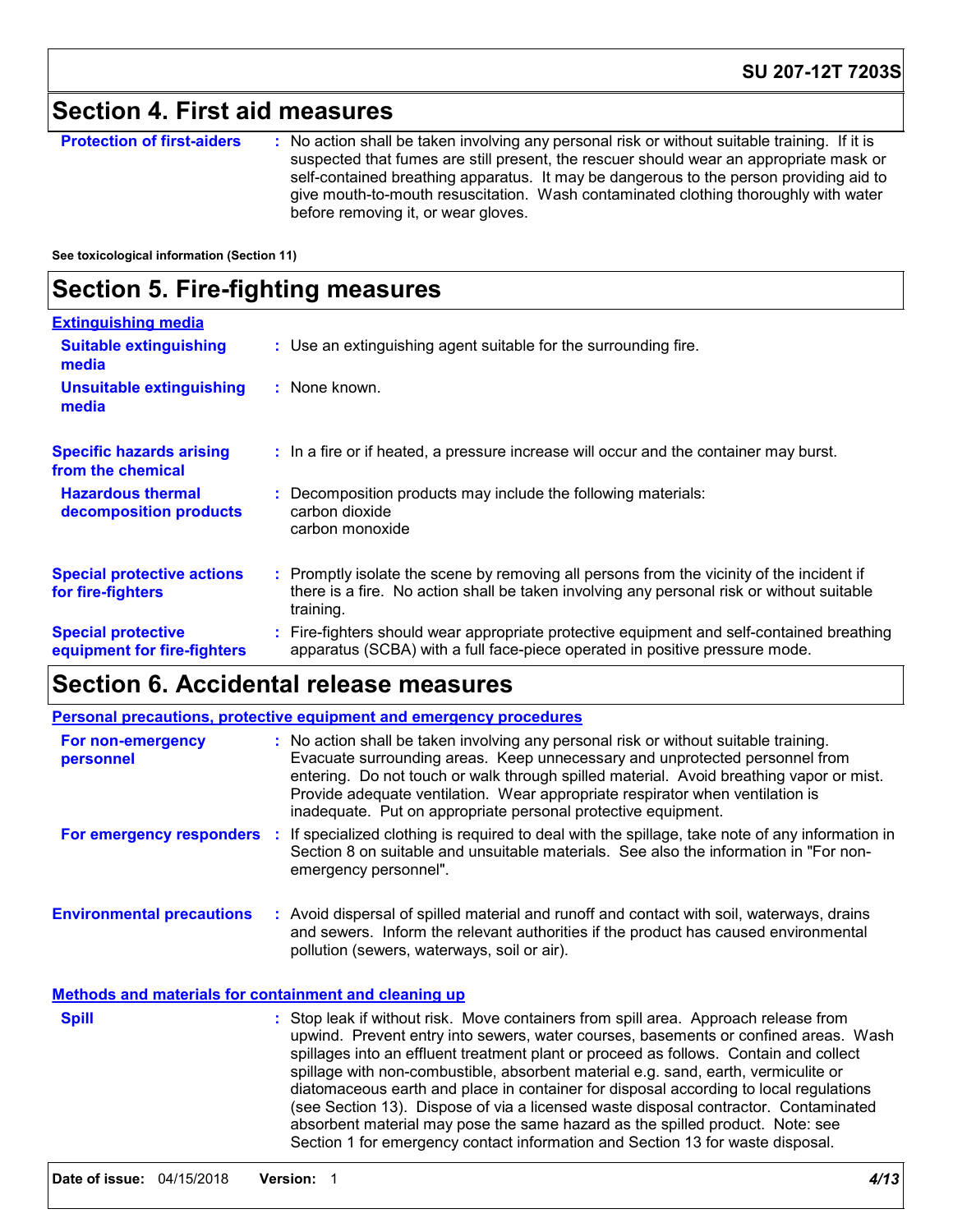## **Section 7. Handling and storage**

### **Precautions for safe handling**

| <b>Protective measures</b>                                                       | : Put on appropriate personal protective equipment (see Section 8). Persons with a<br>history of skin sensitization problems or asthma, allergies or chronic or recurrent<br>respiratory disease should not be employed in any process in which this product is used.<br>Avoid exposure - obtain special instructions before use. Do not handle until all safety<br>precautions have been read and understood. Do not get in eyes or on skin or clothing.<br>Do not breathe vapor or mist. Do not ingest. Use only with adequate ventilation. Wear<br>appropriate respirator when ventilation is inadequate. Keep in the original container or<br>an approved alternative made from a compatible material, kept tightly closed when not<br>in use. Empty containers retain product residue and can be hazardous. Do not reuse<br>container. |
|----------------------------------------------------------------------------------|---------------------------------------------------------------------------------------------------------------------------------------------------------------------------------------------------------------------------------------------------------------------------------------------------------------------------------------------------------------------------------------------------------------------------------------------------------------------------------------------------------------------------------------------------------------------------------------------------------------------------------------------------------------------------------------------------------------------------------------------------------------------------------------------------------------------------------------------|
| <b>Advice on general</b><br>occupational hygiene                                 | : Eating, drinking and smoking should be prohibited in areas where this material is<br>handled, stored and processed. Workers should wash hands and face before eating,<br>drinking and smoking. See also Section 8 for additional information on hygiene<br>measures. Remove contaminated clothing and protective equipment before entering<br>eating areas.                                                                                                                                                                                                                                                                                                                                                                                                                                                                               |
| <b>Conditions for safe storage,</b><br>including any<br><i>incompatibilities</i> | : Store in accordance with local regulations. Store in original container protected from<br>direct sunlight in a dry, cool and well-ventilated area, away from incompatible materials<br>(see Section 10) and food and drink. Store locked up. Keep container tightly closed<br>and sealed until ready for use. Containers that have been opened must be carefully<br>resealed and kept upright to prevent leakage. Do not store in unlabeled containers.<br>Use appropriate containment to avoid environmental contamination. See Section 10 for<br>incompatible materials before handling or use.                                                                                                                                                                                                                                         |

### **Section 8. Exposure controls/personal protection**

#### **Control parameters**

#### **United States**

#### **Occupational exposure limits**

| <b>Exposure limits</b>                                                        |
|-------------------------------------------------------------------------------|
| AIHA WEEL (United States, 10/2011).                                           |
| TWA: $10 \text{ mg/m}^3$ 8 hours.                                             |
| ACGIH TLV (United States, 3/2017).                                            |
| STEL: 10 mg/m <sup>3</sup> 15 minutes. Form: Inhalable fraction. Aerosol only |
| STEL: 50 ppm 15 minutes. Form: Vapor fraction                                 |
| TWA: 25 ppm 8 hours. Form: Vapor fraction                                     |
| None.                                                                         |
| ACGIH TLV (United States, 3/2017).                                            |
| TWA: 0.005 ppm 8 hours.                                                       |
| NIOSH REL (United States, 10/2016).                                           |
| TWA: 0.05 mg/m <sup>3</sup> 10 hours.                                         |
| TWA: 0.005 ppm 10 hours.                                                      |
| CEIL: 0.2 mg/m <sup>3</sup> 10 minutes.                                       |
| CEIL: 0.02 ppm 10 minutes.                                                    |
| OSHA PEL (United States, 6/2016).                                             |
| CEIL: 0.02 ppm                                                                |
| CEIL: $0.2 \text{ mg/m}^3$                                                    |
|                                                                               |

#### **Canada**

**Occupational exposure limits**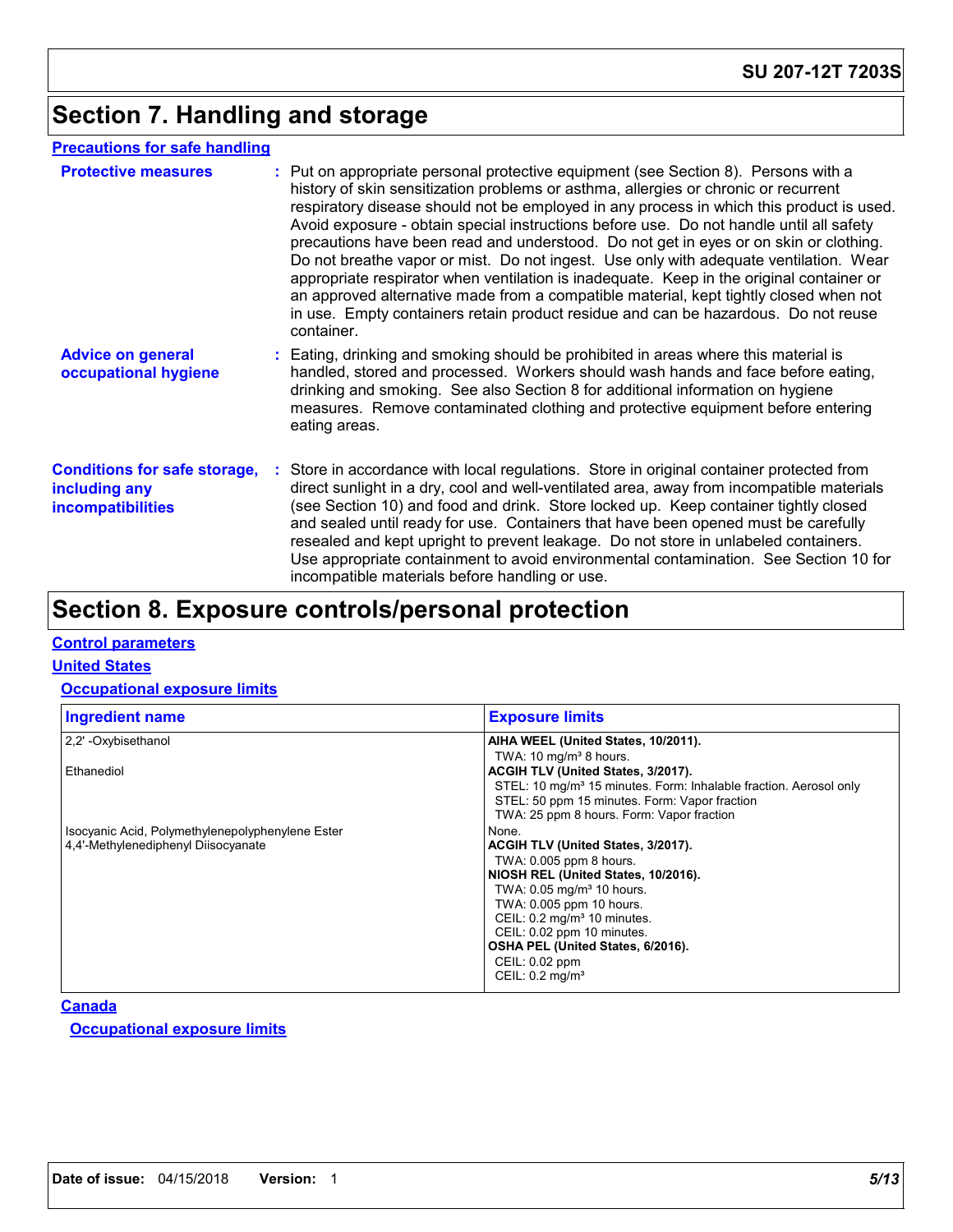# **Section 8. Exposure controls/personal protection**

| <b>Ingredient name</b>                           | <b>Exposure limits</b>                                                                                                                                                                                                                                                                                                                                                                                                                                                                                                                                                                                                              |
|--------------------------------------------------|-------------------------------------------------------------------------------------------------------------------------------------------------------------------------------------------------------------------------------------------------------------------------------------------------------------------------------------------------------------------------------------------------------------------------------------------------------------------------------------------------------------------------------------------------------------------------------------------------------------------------------------|
| 2.2' - Oxybisethanol                             | AIHA WEEL (United States, 10/2011).                                                                                                                                                                                                                                                                                                                                                                                                                                                                                                                                                                                                 |
| Ethanediol                                       | TWA: 10 mg/m <sup>3</sup> 8 hours.<br>CA Ontario Provincial (Canada, 7/2015).<br>C: 100 mg/m <sup>3</sup> Form: Aerosol only<br>CA British Columbia Provincial (Canada, 7/2016).<br>C: 100 mg/m <sup>3</sup> Form: Aerosol.<br>TWA: 10 mg/m <sup>3</sup> 8 hours. Form: Particulate.<br>STEL: 20 mg/m <sup>3</sup> 15 minutes. Form: Particulate.<br>C: 50 ppm Form: Vapor<br>CA Saskatchewan Provincial (Canada, 7/2013).<br>CEIL: 100 mg/m <sup>3</sup> Form: Aerosol.<br>CA Quebec Provincial (Canada, 1/2014).<br>STEV: 50 ppm 15 minutes. Form: Vapor and mist<br>STEV: 127 mg/m <sup>3</sup> 15 minutes. Form: Vapor and mist |
|                                                  | CA Alberta Provincial (Canada, 4/2009).<br>$C: 100$ mg/m <sup>3</sup>                                                                                                                                                                                                                                                                                                                                                                                                                                                                                                                                                               |
| Isocyanic Acid, Polymethylenepolyphenylene Ester | CA Alberta Provincial (Canada, 4/2009).<br>8 hrs OEL: 0.07 mg/m <sup>3</sup> 8 hours.<br>8 hrs OEL: 0.005 ppm 8 hours.<br>CA British Columbia Provincial (Canada, 7/2016).<br>TWA: 0.005 ppm 8 hours.<br>$C: 0.01$ ppm<br>CA Ontario Provincial (Canada, 7/2015).<br>$C: 0.02$ ppm<br>TWA: 0.005 ppm 8 hours.                                                                                                                                                                                                                                                                                                                       |
| 4.4'-Methylenediphenyl Diisocyanate              | CA Alberta Provincial (Canada, 4/2009).<br>8 hrs OEL: 0.005 ppm 8 hours.<br>8 hrs OEL: 0.05 mg/m <sup>3</sup> 8 hours.<br>CA British Columbia Provincial (Canada, 7/2016). Absorbed through<br>skin. Skin sensitizer.<br>TWA: 0.005 ppm 8 hours.<br>$C: 0.01$ ppm<br>CA Quebec Provincial (Canada, 1/2014). Skin sensitizer.<br>TWAEV: 0.005 ppm 8 hours.<br>TWAEV: 0.051 mg/m <sup>3</sup> 8 hours.<br>CA Ontario Provincial (Canada, 7/2015).<br>TWA: 0.005 ppm 8 hours.<br>CA Saskatchewan Provincial (Canada, 7/2013).<br>STEL: 0.015 ppm 15 minutes.<br>TWA: 0.005 ppm 8 hours.                                                |

| <b>Appropriate engineering</b><br><b>controls</b> | : Use only with adequate ventilation. If user operations generate dust, fumes, gas, vapor<br>or mist, use process enclosures, local exhaust ventilation or other engineering controls<br>to keep worker exposure to airborne contaminants below any recommended or statutory<br>limits.                                                                                                                                                                                     |
|---------------------------------------------------|-----------------------------------------------------------------------------------------------------------------------------------------------------------------------------------------------------------------------------------------------------------------------------------------------------------------------------------------------------------------------------------------------------------------------------------------------------------------------------|
| <b>Environmental exposure</b><br><b>controls</b>  | : Emissions from ventilation or work process equipment should be checked to ensure<br>they comply with the requirements of environmental protection legislation.                                                                                                                                                                                                                                                                                                            |
| <b>Individual protection measures</b>             |                                                                                                                                                                                                                                                                                                                                                                                                                                                                             |
| <b>Hygiene measures</b>                           | : Wash hands, forearms and face thoroughly after handling chemical products, before<br>eating, smoking and using the lavatory and at the end of the working period.<br>Appropriate techniques should be used to remove potentially contaminated clothing.<br>Contaminated work clothing should not be allowed out of the workplace. Wash<br>contaminated clothing before reusing. Ensure that eyewash stations and safety<br>showers are close to the workstation location. |
| <b>Eye/face protection</b>                        | : Safety eyewear complying with an approved standard should be used when a risk<br>assessment indicates this is necessary to avoid exposure to liquid splashes, mists,<br>gases or dusts. If contact is possible, the following protection should be worn, unless<br>the assessment indicates a higher degree of protection: chemical splash goggles.                                                                                                                       |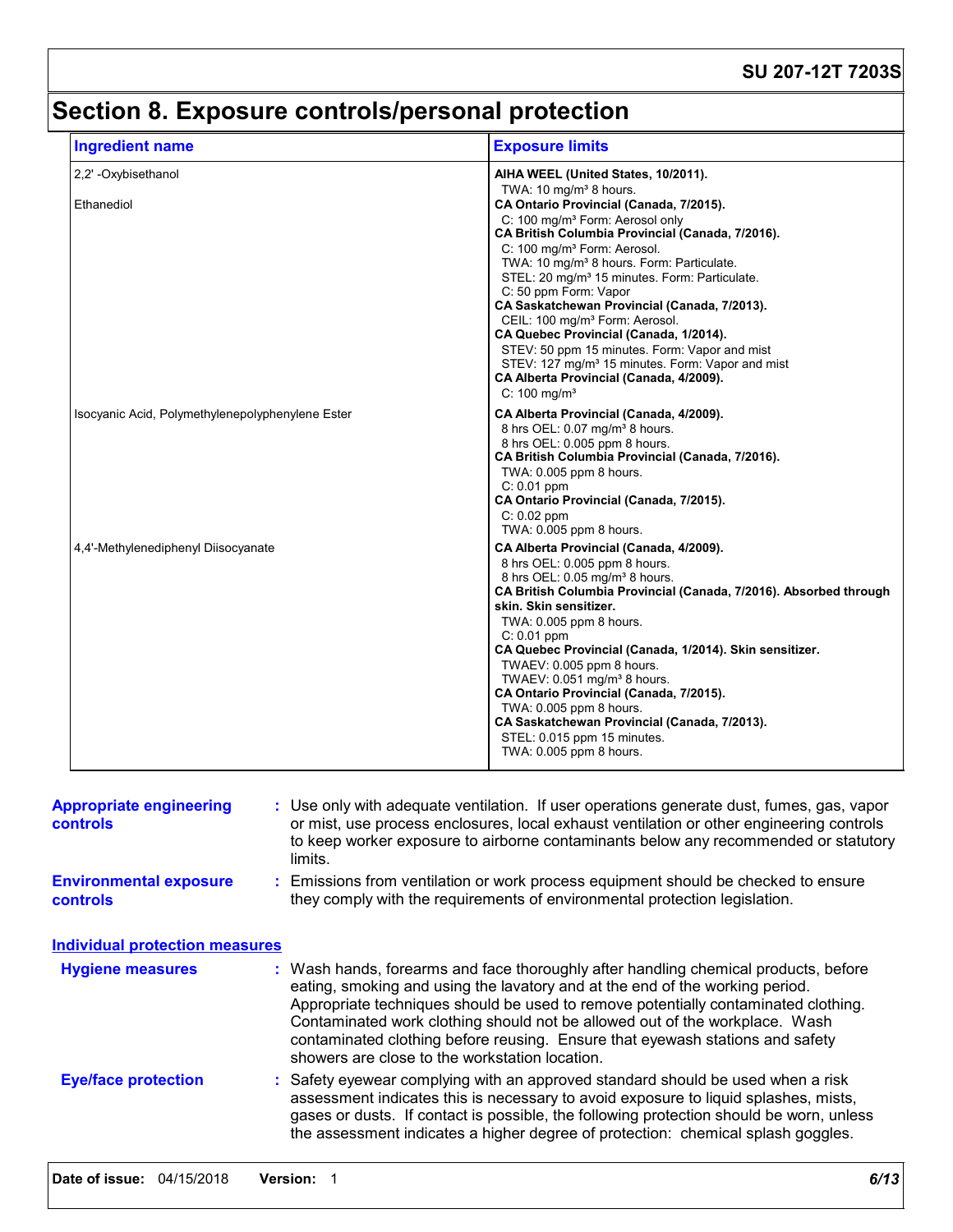# **Section 8. Exposure controls/personal protection**

| <b>Skin protection</b>        |                                                                                                                                                                                                                                                                                                                                                                                                                                                                                                                                                                                                                        |
|-------------------------------|------------------------------------------------------------------------------------------------------------------------------------------------------------------------------------------------------------------------------------------------------------------------------------------------------------------------------------------------------------------------------------------------------------------------------------------------------------------------------------------------------------------------------------------------------------------------------------------------------------------------|
| <b>Hand protection</b>        | : Chemical-resistant, impervious gloves complying with an approved standard should be<br>worn at all times when handling chemical products if a risk assessment indicates this is<br>necessary. Considering the parameters specified by the glove manufacturer, check<br>during use that the gloves are still retaining their protective properties. It should be<br>noted that the time to breakthrough for any glove material may be different for different<br>glove manufacturers. In the case of mixtures, consisting of several substances, the<br>protection time of the gloves cannot be accurately estimated. |
| <b>Body protection</b>        | : Personal protective equipment for the body should be selected based on the task being<br>performed and the risks involved and should be approved by a specialist before<br>handling this product.                                                                                                                                                                                                                                                                                                                                                                                                                    |
| <b>Other skin protection</b>  | : Appropriate footwear and any additional skin protection measures should be selected<br>based on the task being performed and the risks involved and should be approved by a<br>specialist before handling this product.                                                                                                                                                                                                                                                                                                                                                                                              |
| <b>Respiratory protection</b> | : Based on the hazard and potential for exposure, select a respirator that meets the<br>appropriate standard or certification. Respirators must be used according to a<br>respiratory protection program to ensure proper fitting, training, and other important<br>aspects of use.                                                                                                                                                                                                                                                                                                                                    |

# **Section 9. Physical and chemical properties**

| : Liquid. [Clear.]                                    |
|-------------------------------------------------------|
| : Purple to Black.                                    |
| : Slight.                                             |
| Not available.                                        |
| $:$ Not available.                                    |
| : Not available.                                      |
| : Not available.                                      |
| : Closed cup: $>93.3^{\circ}$ C ( $>199.9^{\circ}$ F) |
| : Not available.                                      |
| $:$ Not available.                                    |
| $:$ Not available.                                    |
|                                                       |
| Not available.                                        |
| Not available.                                        |
| Not available.                                        |
| Slightly soluble in water.                            |
| $:$ Not available.                                    |
|                                                       |
| $:$ Not available.                                    |
| : Not available.                                      |
| $:$ Not available.                                    |
| $:$ Not available.                                    |
|                                                       |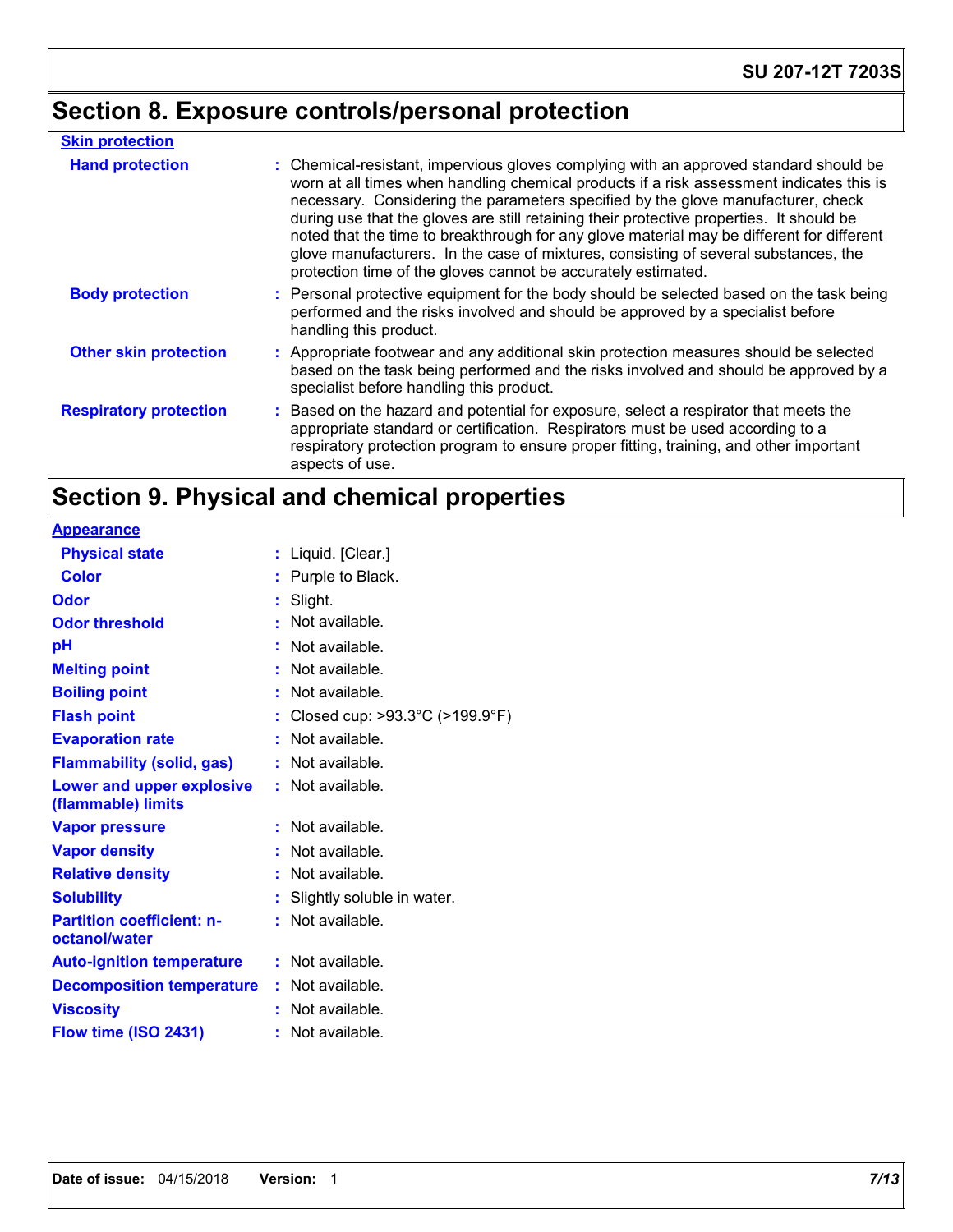### **SU 207-12T 7203S**

## **Section 10. Stability and reactivity**

| <b>Reactivity</b>                            | : No specific test data related to reactivity available for this product or its ingredients. |
|----------------------------------------------|----------------------------------------------------------------------------------------------|
| <b>Chemical stability</b>                    | : The product is stable. Reacts with Isocyanates.                                            |
| <b>Possibility of hazardous</b><br>reactions | : Under normal conditions of storage and use, hazardous reactions will not occur.            |
| <b>Conditions to avoid</b>                   | : No specific data.                                                                          |
| <b>Incompatible materials</b>                | : Reactive or incompatible with the following materials: oxidizing materials and alkalis.    |
| <b>Hazardous decomposition</b><br>products   | : Carbon monoxide, carbon dioxide, nitrogen oxides.                                          |

### **Section 11. Toxicological information**

### **Information on toxicological effects**

#### **Acute toxicity**

| <b>Product/ingredient name</b>      | <b>Result</b>                | <b>Species</b> | <b>Dose</b>           | <b>Exposure</b> |
|-------------------------------------|------------------------------|----------------|-----------------------|-----------------|
| 2,2' -Oxybisethanol                 | LD50 Dermal                  | Rabbit         | 11890 mg/kg           |                 |
|                                     | LD50 Oral                    | Rat            | 12000 mg/kg           |                 |
| Ethanediol                          | LD50 Oral                    | Rat            | 4700 mg/kg            |                 |
| Isocyanic Acid,                     | <b>LC50 Inhalation Vapor</b> | Rat            | 490 mg/m <sup>3</sup> | 4 hours         |
| Polymethylenepolyphenylene Ester    |                              |                |                       |                 |
|                                     | LD50 Dermal                  | Rabbit         | >9400 mg/kg           |                 |
|                                     | LD50 Oral                    | Rat            | 49 g/kg               |                 |
| 4.4'-Methylenediphenyl Diisocyanate | LD50 Oral                    | Rat            | 9200 mg/kg            |                 |

#### **Irritation/Corrosion**

| <b>Product/ingredient name</b>      | <b>Result</b>            | <b>Species</b> | <b>Score</b> | <b>Exposure</b>   | <b>Observation</b> |
|-------------------------------------|--------------------------|----------------|--------------|-------------------|--------------------|
| 2.2' - Oxybisethanol                | Eyes - Mild irritant     | Rabbit         |              | 50 mg             |                    |
|                                     | Skin - Mild irritant     | Rabbit         |              | 500 mg            |                    |
| Ethanediol                          | Eyes - Mild irritant     | Rabbit         |              | 24 hours 500 mg   |                    |
|                                     | Eyes - Mild irritant     | Rabbit         |              | 1 hours 100 mg    |                    |
|                                     | Eyes - Moderate irritant | Rabbit         |              | $6$ hours 1440 mg |                    |
|                                     | Skin - Mild irritant     | Rabbit         |              | 555 mg            |                    |
| Isocyanic Acid,                     | Eyes - Mild irritant     | Rabbit         |              | 100 mg            |                    |
| Polymethylenepolyphenylene Ester    |                          |                |              |                   |                    |
| 4.4'-Methylenediphenyl Diisocyanate | Eyes - Moderate irritant | Rabbit         |              | $100 \text{ mg}$  |                    |

#### **Sensitization**

There is no data available.

#### **Mutagenicity**

There is no data available.

#### **Carcinogenicity**

#### **Classification**

| <b>Product/ingredient name</b>                      | <b>OSHA</b> | <b>IARC</b> | <b>NTP</b> |
|-----------------------------------------------------|-------------|-------------|------------|
| Isocyanic Acid,<br>Polymethylenepolyphenylene Ester |             |             |            |
| 4.4'-Methylenediphenyl Diisocyanate                 |             |             |            |

#### **Reproductive toxicity**

There is no data available.

**Teratogenicity**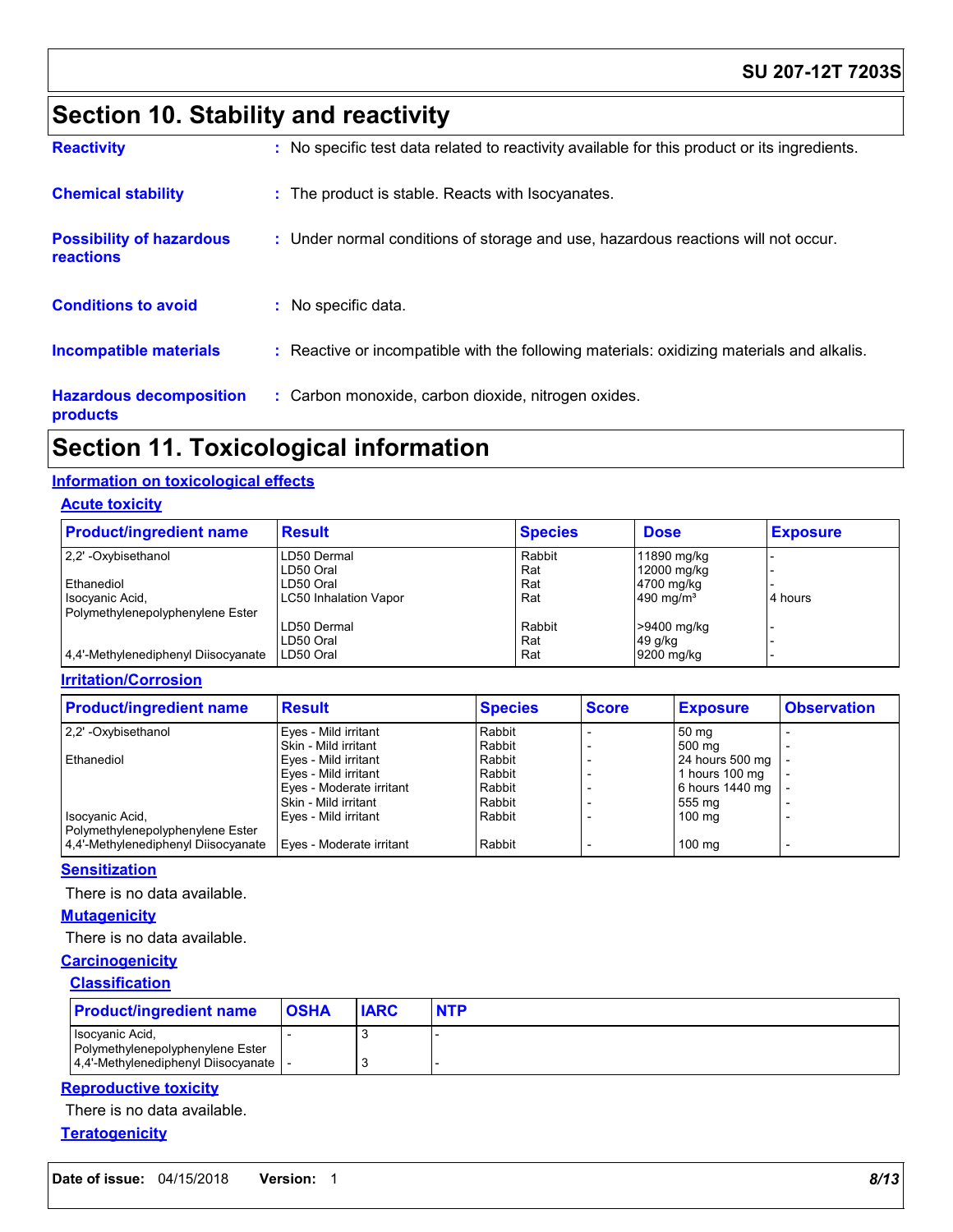# **Section 11. Toxicological information**

### There is no data available.

### **Specific target organ toxicity (single exposure)**

| <b>Name</b>                                                                              |                                                                                                                                                                              | <b>Category</b>                                                                      | <b>Route of</b><br>exposure                                  | <b>Target organs</b>             |  |  |  |
|------------------------------------------------------------------------------------------|------------------------------------------------------------------------------------------------------------------------------------------------------------------------------|--------------------------------------------------------------------------------------|--------------------------------------------------------------|----------------------------------|--|--|--|
| Isocyanic Acid, Polymethylenepolyphenylene Ester<br>4,4'-Methylenediphenyl Diisocyanate  | Category 3<br>Category 3                                                                                                                                                     | Not applicable.<br>Not applicable.                                                   | Respiratory tract irritation<br>Respiratory tract irritation |                                  |  |  |  |
| <b>Specific target organ toxicity (repeated exposure)</b>                                |                                                                                                                                                                              |                                                                                      |                                                              |                                  |  |  |  |
| <b>Name</b>                                                                              |                                                                                                                                                                              | <b>Category</b>                                                                      | <b>Route of</b><br>exposure                                  | <b>Target organs</b>             |  |  |  |
| Isocyanic Acid, Polymethylenepolyphenylene Ester<br>4,4'-Methylenediphenyl Diisocyanate  |                                                                                                                                                                              | Category 2<br>Category 2                                                             | Not determined<br>Not determined                             | Not determined<br>Not determined |  |  |  |
| <b>Aspiration hazard</b><br>There is no data available.                                  |                                                                                                                                                                              |                                                                                      |                                                              |                                  |  |  |  |
| <b>Information on the likely</b><br>routes of exposure                                   | : Dermal contact. Eye contact. Inhalation. Ingestion.                                                                                                                        |                                                                                      |                                                              |                                  |  |  |  |
| <b>Potential acute health effects</b>                                                    |                                                                                                                                                                              |                                                                                      |                                                              |                                  |  |  |  |
| <b>Eye contact</b>                                                                       | : Causes serious eye irritation.                                                                                                                                             |                                                                                      |                                                              |                                  |  |  |  |
| <b>Inhalation</b>                                                                        | May cause allergy or asthma symptoms or breathing difficulties if inhaled.                                                                                                   |                                                                                      |                                                              |                                  |  |  |  |
| <b>Skin contact</b>                                                                      | May cause an allergic skin reaction.                                                                                                                                         |                                                                                      |                                                              |                                  |  |  |  |
| <b>Ingestion</b>                                                                         | : No known significant effects or critical hazards.                                                                                                                          |                                                                                      |                                                              |                                  |  |  |  |
| <b>Symptoms related to the physical, chemical and toxicological characteristics</b>      |                                                                                                                                                                              |                                                                                      |                                                              |                                  |  |  |  |
| <b>Eye contact</b>                                                                       | : Adverse symptoms may include the following:<br>pain or irritation<br>watering<br>redness                                                                                   |                                                                                      |                                                              |                                  |  |  |  |
| <b>Inhalation</b>                                                                        | asthma                                                                                                                                                                       | : Adverse symptoms may include the following:<br>wheezing and breathing difficulties |                                                              |                                  |  |  |  |
| <b>Skin contact</b>                                                                      | : Adverse symptoms may include the following:<br>irritation<br>redness                                                                                                       |                                                                                      |                                                              |                                  |  |  |  |
| <b>Ingestion</b>                                                                         |                                                                                                                                                                              | : No known significant effects or critical hazards.                                  |                                                              |                                  |  |  |  |
| Delayed and immediate effects and also chronic effects from short and long term exposure |                                                                                                                                                                              |                                                                                      |                                                              |                                  |  |  |  |
| <b>Short term exposure</b>                                                               |                                                                                                                                                                              |                                                                                      |                                                              |                                  |  |  |  |
| <b>Potential immediate</b><br>effects                                                    | : No known significant effects or critical hazards.                                                                                                                          |                                                                                      |                                                              |                                  |  |  |  |
| <b>Potential delayed effects</b>                                                         | : No known significant effects or critical hazards.                                                                                                                          |                                                                                      |                                                              |                                  |  |  |  |
| Long term exposure                                                                       |                                                                                                                                                                              |                                                                                      |                                                              |                                  |  |  |  |
| <b>Potential immediate</b><br>effects                                                    | : No known significant effects or critical hazards.                                                                                                                          |                                                                                      |                                                              |                                  |  |  |  |
| <b>Potential delayed effects</b>                                                         | : No known significant effects or critical hazards.                                                                                                                          |                                                                                      |                                                              |                                  |  |  |  |
| <b>Potential chronic health effects</b>                                                  |                                                                                                                                                                              |                                                                                      |                                                              |                                  |  |  |  |
| <b>General</b>                                                                           | May cause damage to organs through prolonged or repeated exposure. Once<br>sensitized, a severe allergic reaction may occur when subsequently exposed to very low<br>levels. |                                                                                      |                                                              |                                  |  |  |  |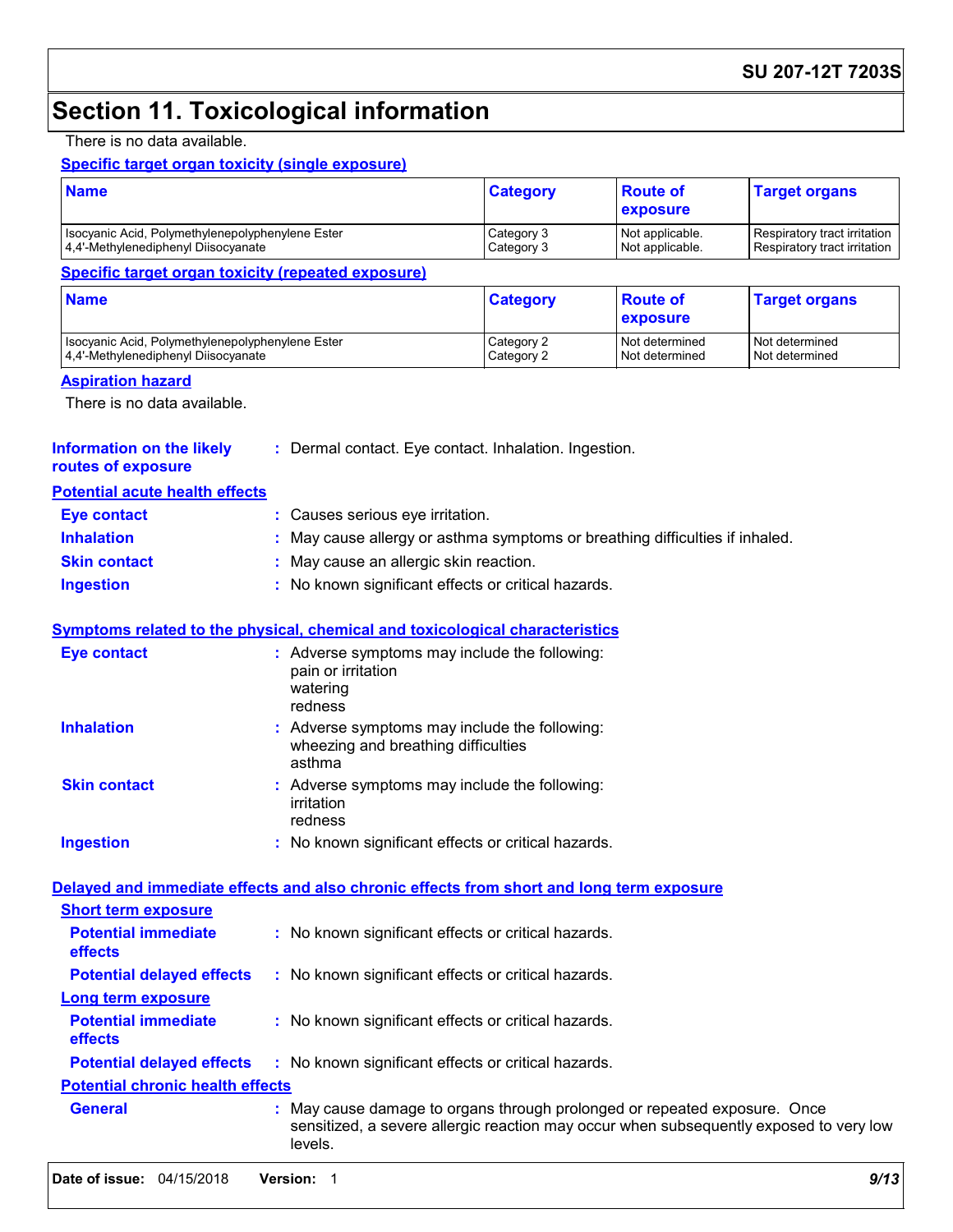### **SU 207-12T 7203S**

### **Section 11. Toxicological information**

| <b>Carcinogenicity</b>       | : Suspected of causing cancer. Risk of cancer depends on duration and level of<br>exposure. |  |
|------------------------------|---------------------------------------------------------------------------------------------|--|
| <b>Mutagenicity</b>          | : No known significant effects or critical hazards.                                         |  |
| <b>Teratogenicity</b>        | : No known significant effects or critical hazards.                                         |  |
| <b>Developmental effects</b> | : No known significant effects or critical hazards.                                         |  |
| <b>Fertility effects</b>     | : No known significant effects or critical hazards.                                         |  |

#### **Numerical measures of toxicity**

| <b>Acute toxicity estimates</b> |
|---------------------------------|
|---------------------------------|

| <b>Route</b>        | <b>ATE value</b> |
|---------------------|------------------|
| Oral                | 3246.2 mg/kg     |
| Inhalation (vapors) | 51 mg/L          |

### **Section 12. Ecological information**

#### **Toxicity**

| <b>Product/ingredient name</b>    | <b>Result</b>                                                               | <b>Species</b>                                                              | <b>Exposure</b>      |
|-----------------------------------|-----------------------------------------------------------------------------|-----------------------------------------------------------------------------|----------------------|
| 2,2' -Oxybisethanol<br>Ethanediol | Acute LC50 75200000 µg/L Fresh water<br>Acute LC50 6900000 µg/L Fresh water | Fish - Pimephales promelas<br>Crustaceans - Ceriodaphnia dubia -<br>Neonate | 96 hours<br>48 hours |
|                                   | Acute LC50 41000000 µg/L Fresh water<br>Acute LC50 8050000 µg/L Fresh water | Daphnia - Daphnia magna - Neonate<br>Fish - Pimephales promelas             | 48 hours<br>96 hours |

#### **Persistence and degradability**

There is no data available.

#### **Bioaccumulative potential**

| <b>Product/ingredient name</b>      | $LoaPow$ | <b>BCF</b> | <b>Potential</b> |
|-------------------------------------|----------|------------|------------------|
| 2,2' -Oxybisethanol                 | $-1.98$  | 100        | low              |
| Ethanediol                          | $-1.36$  |            | low              |
| 4.4'-Methylenediphenyl Diisocyanate | 4.51     | 200        | low              |

#### **Mobility in soil**

| <b>Soil/water partition</b> |  |
|-----------------------------|--|
| <b>coefficient (Koc)</b>    |  |

**:** Not available.

**Other adverse effects** : No known significant effects or critical hazards.

### **Section 13. Disposal considerations**

**Disposal methods :**

The generation of waste should be avoided or minimized wherever possible. Disposal of this product, solutions and any by-products should comply with the requirements of environmental protection and waste disposal legislation and any regional local authority requirements. Dispose of surplus and non-recyclable products via a licensed waste disposal contractor. Waste should not be disposed of untreated to the sewer unless fully compliant with the requirements of all authorities with jurisdiction. Waste packaging should be recycled. Incineration or landfill should only be considered when recycling is not feasible. This material and its container must be disposed of in a safe way. Care should be taken when handling empty containers that have not been cleaned or rinsed out. Empty containers or liners may retain some product residues. Avoid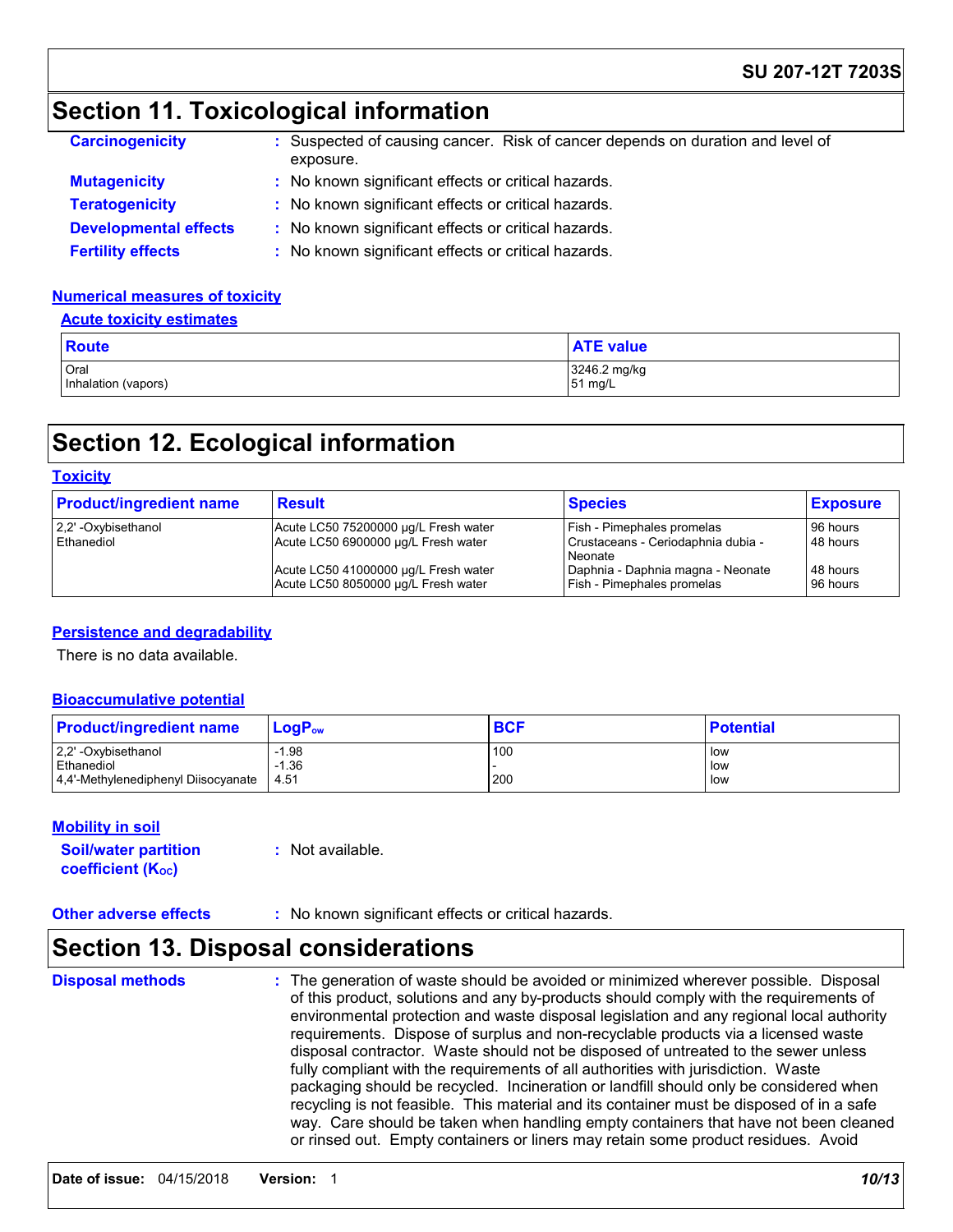### **Section 13. Disposal considerations**

dispersal of spilled material and runoff and contact with soil, waterways, drains and sewers.

# **Section 14. Transport information**

|                                      | <b>DOT Classification</b> | <b>TDG Classification</b> | <b>IMDG</b>    | <b>IATA</b>    |
|--------------------------------------|---------------------------|---------------------------|----------------|----------------|
| <b>UN number</b>                     | Not regulated.            | Not regulated.            | Not regulated. | Not regulated. |
| <b>UN proper</b><br>shipping name    |                           |                           |                |                |
| <b>Transport</b><br>hazard class(es) |                           |                           |                |                |
| <b>Packing group</b>                 | $\overline{\phantom{a}}$  |                           |                |                |
| <b>Environmental</b><br>hazards      | No.                       | No.                       | No.            | No.            |

**AERG :** Not applicable

**Special precautions for user Transport within user's premises:** always transport in closed containers that are **:** upright and secure. Ensure that persons transporting the product know what to do in the event of an accident or spillage.

### **Section 15. Regulatory information**

| <b>U.S. Federal regulations</b>                                                   | : TSCA 4(a) final test rules: Acetaldehyde                                                                                  |  |  |  |
|-----------------------------------------------------------------------------------|-----------------------------------------------------------------------------------------------------------------------------|--|--|--|
|                                                                                   | TSCA 5(a)2 final significant new use rules: 2-Methoxyethanol                                                                |  |  |  |
|                                                                                   | TSCA 8(a) PAIR: 4,4'-Methylenediphenyl Diisocyanate; Acetaldehyde                                                           |  |  |  |
|                                                                                   | <b>TSCA 8(a) CDR Exempt/Partial exemption: Not determined</b>                                                               |  |  |  |
|                                                                                   | United States inventory (TSCA 8b): All components are listed or exempted.                                                   |  |  |  |
|                                                                                   | TSCA 8(c) calls for record of SAR: 4,4'-Methylenediphenyl Diisocyanate; Isocyanic<br>Acid, Polymethylenepolyphenylene Ester |  |  |  |
|                                                                                   | Clean Water Act (CWA) 307: 4,4'-Methylenediphenyl Diisocyanate                                                              |  |  |  |
|                                                                                   | Clean Water Act (CWA) 311: Aniline; Acetaldehyde                                                                            |  |  |  |
|                                                                                   |                                                                                                                             |  |  |  |
| <b>Clean Air Act Section 112</b><br>(b) Hazardous Air<br><b>Pollutants (HAPS)</b> | : Listed                                                                                                                    |  |  |  |
| <b>Clean Air Act Section 602</b><br><b>Class I Substances</b>                     | : Not listed                                                                                                                |  |  |  |
| <b>Clean Air Act Section 602</b><br><b>Class II Substances</b>                    | : Not listed                                                                                                                |  |  |  |
| <b>DEA List I Chemicals</b><br>(Precursor Chemicals)                              | : Not listed                                                                                                                |  |  |  |
| <b>DEA List II Chemicals</b><br><b>(Essential Chemicals)</b>                      | : Not listed                                                                                                                |  |  |  |
|                                                                                   |                                                                                                                             |  |  |  |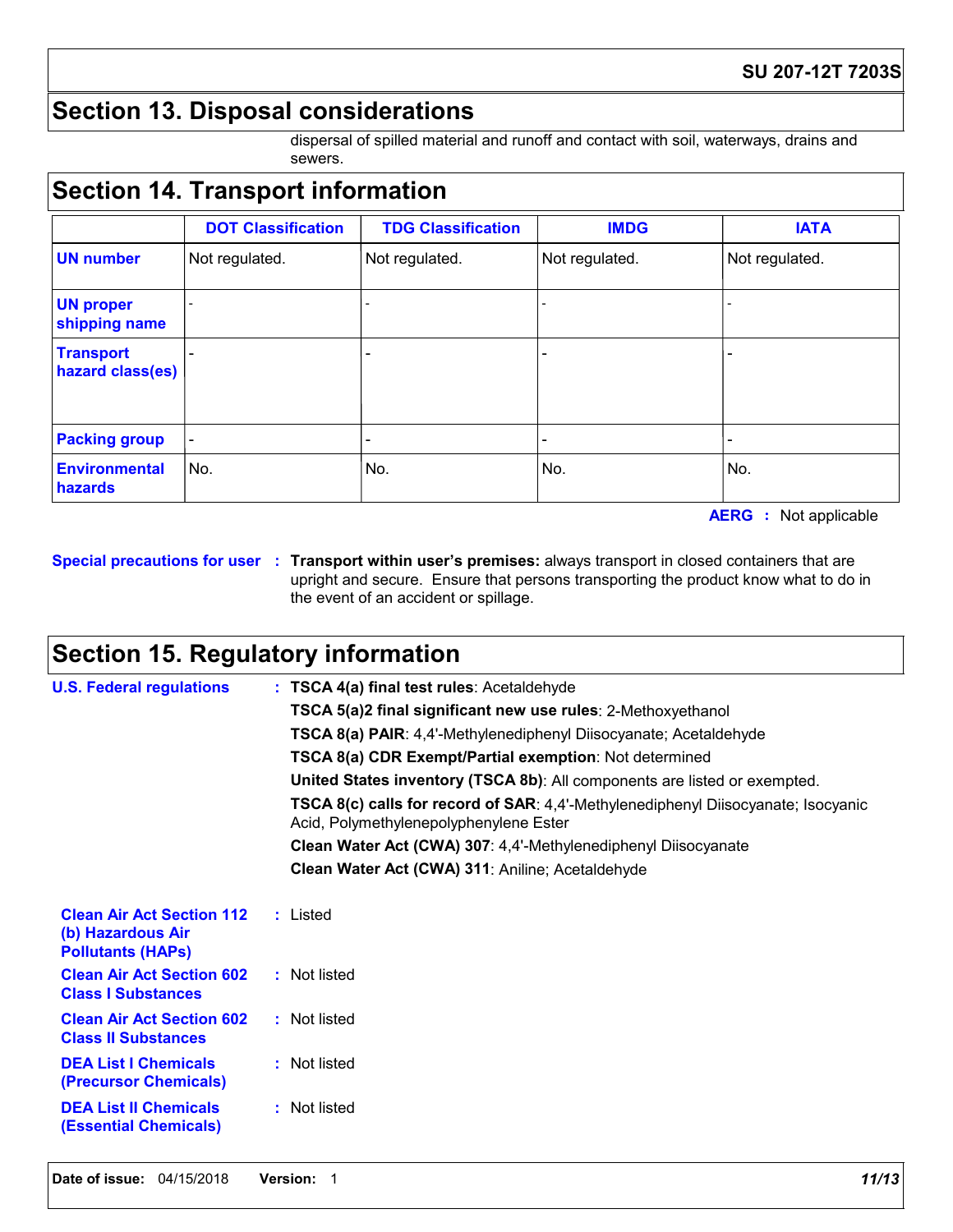### **Section 15. Regulatory information**

### **SARA 302/304**

**Composition/information on ingredients**

|                                                              |                                                                                                                                                                                                                                                  |                                                                      | <b>SARA 302 TPQ</b>                                                                                                                                                                                                                                                                                                |                                                                                            | <b>SARA 304 RQ</b> |                                                                 |
|--------------------------------------------------------------|--------------------------------------------------------------------------------------------------------------------------------------------------------------------------------------------------------------------------------------------------|----------------------------------------------------------------------|--------------------------------------------------------------------------------------------------------------------------------------------------------------------------------------------------------------------------------------------------------------------------------------------------------------------|--------------------------------------------------------------------------------------------|--------------------|-----------------------------------------------------------------|
| <b>Name</b>                                                  |                                                                                                                                                                                                                                                  | <b>EHS</b>                                                           | (lbs)                                                                                                                                                                                                                                                                                                              | (gallons)                                                                                  | (lbs)              | (gallons)                                                       |
| Aniline                                                      |                                                                                                                                                                                                                                                  | Yes.                                                                 | 1000                                                                                                                                                                                                                                                                                                               | 117.6                                                                                      | 5000               | 587.9                                                           |
| <b>SARA 304 RQ</b>                                           | : $333333333.3$ lbs / 151333333.3 kg                                                                                                                                                                                                             |                                                                      |                                                                                                                                                                                                                                                                                                                    |                                                                                            |                    |                                                                 |
| <b>SARA 311/312</b>                                          |                                                                                                                                                                                                                                                  |                                                                      |                                                                                                                                                                                                                                                                                                                    |                                                                                            |                    |                                                                 |
| <b>Classification</b>                                        | : SERIOUS EYE DAMAGE/ EYE IRRITATION - Category 2A<br><b>RESPIRATORY SENSITIZATION - Category 1</b><br>SKIN SENSITIZATION - Category 1<br><b>CARCINOGENICITY - Category 2</b><br>SPECIFIC TARGET ORGAN TOXICITY (REPEATED EXPOSURE) - Category 2 |                                                                      |                                                                                                                                                                                                                                                                                                                    |                                                                                            |                    |                                                                 |
| <b>Composition/information on ingredients</b><br><b>Name</b> |                                                                                                                                                                                                                                                  | <b>Classification</b>                                                |                                                                                                                                                                                                                                                                                                                    |                                                                                            |                    |                                                                 |
| 2,2' - Oxybisethanol                                         |                                                                                                                                                                                                                                                  | <b>ACUTE TOXICITY (oral) - Category 4</b>                            |                                                                                                                                                                                                                                                                                                                    | SERIOUS EYE DAMAGE/ EYE IRRITATION - Category 2A                                           |                    |                                                                 |
| Ethanediol                                                   |                                                                                                                                                                                                                                                  | <b>ACUTE TOXICITY (oral) - Category 4</b>                            |                                                                                                                                                                                                                                                                                                                    |                                                                                            |                    |                                                                 |
| Isocyanic Acid, Polymethylenepolyphenylene Ester             |                                                                                                                                                                                                                                                  |                                                                      | SERIOUS EYE DAMAGE/ EYE IRRITATION - Category 2A<br><b>ACUTE TOXICITY (inhalation) - Category 2</b><br>SKIN CORROSION/IRRITATION - Category 2<br>SERIOUS EYE DAMAGE/ EYE IRRITATION - Category 2A<br>RESPIRATORY SENSITIZATION - Category 1<br>SPECIFIC TARGET ORGAN TOXICITY (SINGLE EXPOSURE) (Respiratory tract |                                                                                            |                    |                                                                 |
| 4.4'-Methylenediphenyl Diisocyanate                          |                                                                                                                                                                                                                                                  | irritation) - Category 3<br>ACUTE TOXICITY (inhalation) - Category 4 |                                                                                                                                                                                                                                                                                                                    | SKIN CORROSION/IRRITATION - Category 2<br>SERIOUS EYE DAMAGE/ EYE IRRITATION - Category 2A |                    | SPECIFIC TARGET ORGAN TOXICITY (REPEATED EXPOSURE) - Category 2 |

## **SARA 313**

|                                           | <b>Product name</b>                                                   | <b>CAS number</b>     |
|-------------------------------------------|-----------------------------------------------------------------------|-----------------------|
| <b>Form R - Reporting</b><br>requirements | Ethanediol<br>Isocyanic Acid, Polymethylenepolyphenylene Ester        | 107-21-1<br>9016-87-9 |
| <b>Supplier notification</b>              | <b>Ethanediol</b><br>Isocyanic Acid, Polymethylenepolyphenylene Ester | 107-21-1<br>9016-87-9 |

irritation) - Category 3

RESPIRATORY SENSITIZATION - Category 1

SPECIFIC TARGET ORGAN TOXICITY (SINGLE EXPOSURE) (Respiratory tract

SPECIFIC TARGET ORGAN TOXICITY (REPEATED EXPOSURE) - Category 2

SKIN SENSITIZATION - Category 1 CARCINOGENICITY - Category 2

SARA 313 notifications must not be detached from the SDS and any copying and redistribution of the SDS shall include copying and redistribution of the notice attached to copies of the SDS subsequently redistributed.

| <b>State regulations</b> |                                                                                                        |
|--------------------------|--------------------------------------------------------------------------------------------------------|
| <b>Massachusetts</b>     | : The following components are listed: Ethanediol                                                      |
| <b>New York</b>          | : The following components are listed: Ethanediol                                                      |
| <b>New Jersey</b>        | : The following components are listed: Ethanediol; Isocyanic Acid,<br>Polymethylenepolyphenylene Ester |
| Pennsylvania             | : The following components are listed: 2,2' -Oxybisethanol; Ethanediol; Oxydipropanol                  |
| California Duais, CE     |                                                                                                        |

#### **California Prop. 65**

**A WARNING**: This product can expose you to chemicals including 1,4-Dioxane, Acetaldehyde, Aniline, which are known to the State of California to cause cancer, and Ethanediol, 2-Methoxyethanol, which are known to the State of California to cause birth defects or other reproductive harm. For more information go to www.P65Warnings.ca.gov.